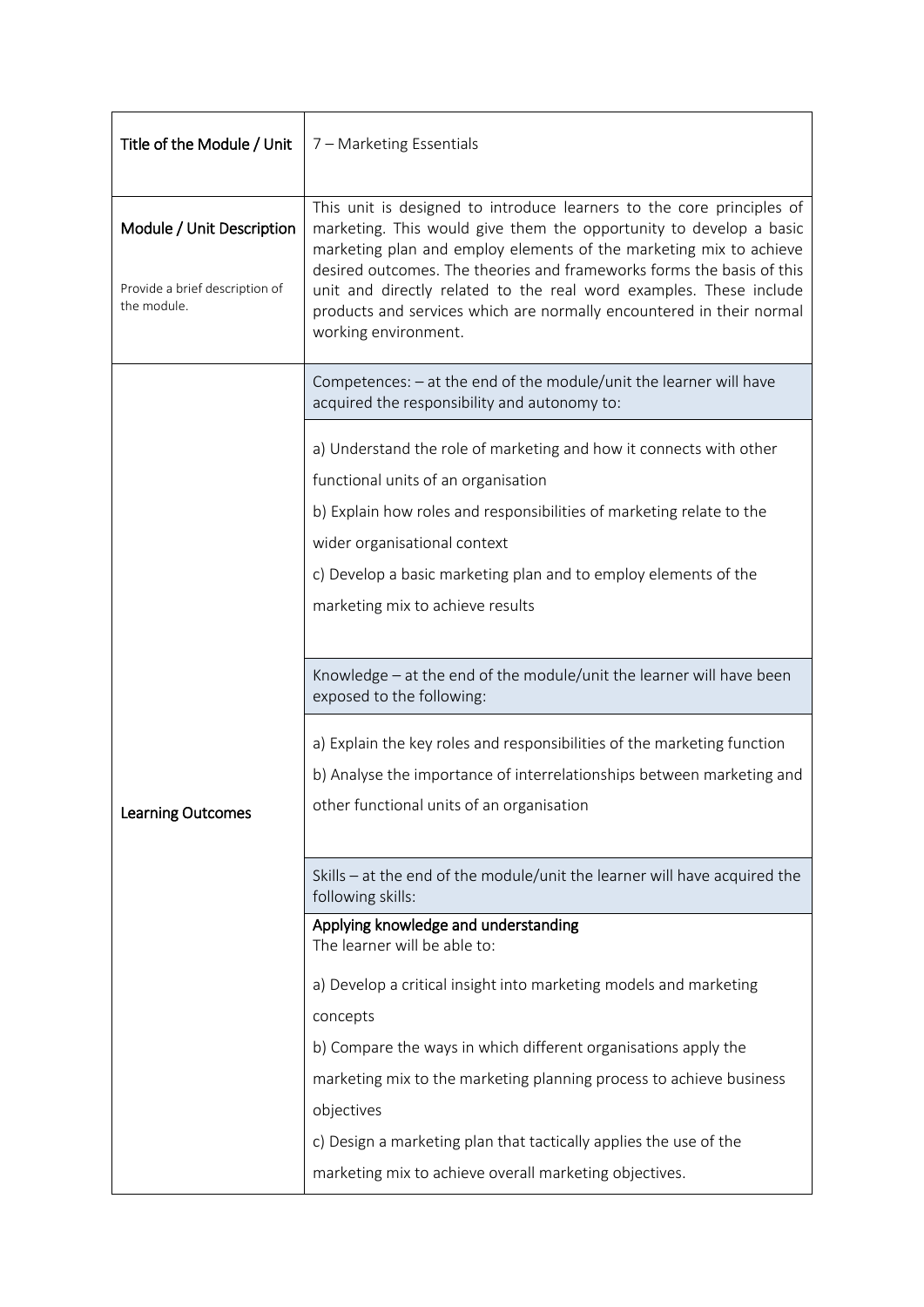| <b>Judgment Skills and Critical Abilities</b> | This section has been made sufficiently open to accommodate both vocational and<br>academic orientations. Applicants can refer to Judgement Skills, or Critical Abilities<br>(critical skills, dispositions, values and actions), or both. |
|-----------------------------------------------|--------------------------------------------------------------------------------------------------------------------------------------------------------------------------------------------------------------------------------------------|
| The learner will be able to:                  |                                                                                                                                                                                                                                            |
|                                               | a) Critically analyse and evaluate the core elements of the marketing                                                                                                                                                                      |
| organisation                                  | function and how they interrelate with other functional units of an                                                                                                                                                                        |
| enter a new market                            | b) Produce recommendations on how a selected organisation might                                                                                                                                                                            |
|                                               | c) Critically evaluate different routes to market and how they differ                                                                                                                                                                      |
| from channel management                       |                                                                                                                                                                                                                                            |
|                                               |                                                                                                                                                                                                                                            |
|                                               |                                                                                                                                                                                                                                            |
|                                               | <b>Module-Specific Communication Skills</b><br>(Over and above those mentioned in Section B)                                                                                                                                               |
| The learner will be able to:                  |                                                                                                                                                                                                                                            |
| concepts                                      | a) Explain the main roles and responsibilities of the core marketing                                                                                                                                                                       |
|                                               | b) Explain how roles and responsibilities of marketing relate within the                                                                                                                                                                   |
| overall organisational context                |                                                                                                                                                                                                                                            |
|                                               |                                                                                                                                                                                                                                            |
| Module-Specific Learner Skills                | (Over and above those mentioned in Section B)                                                                                                                                                                                              |
| The learner will be able to                   |                                                                                                                                                                                                                                            |
|                                               | a) Analyse the importance of interrelationships between marketing and                                                                                                                                                                      |
|                                               | other functional units of an organisation                                                                                                                                                                                                  |
|                                               | b) Develop a critical insight into marketing models and marketing                                                                                                                                                                          |
| concepts                                      |                                                                                                                                                                                                                                            |
|                                               | c) Develop a basic marketing plan and to employ elements of the                                                                                                                                                                            |
| marketing mix to achieve results.             |                                                                                                                                                                                                                                            |